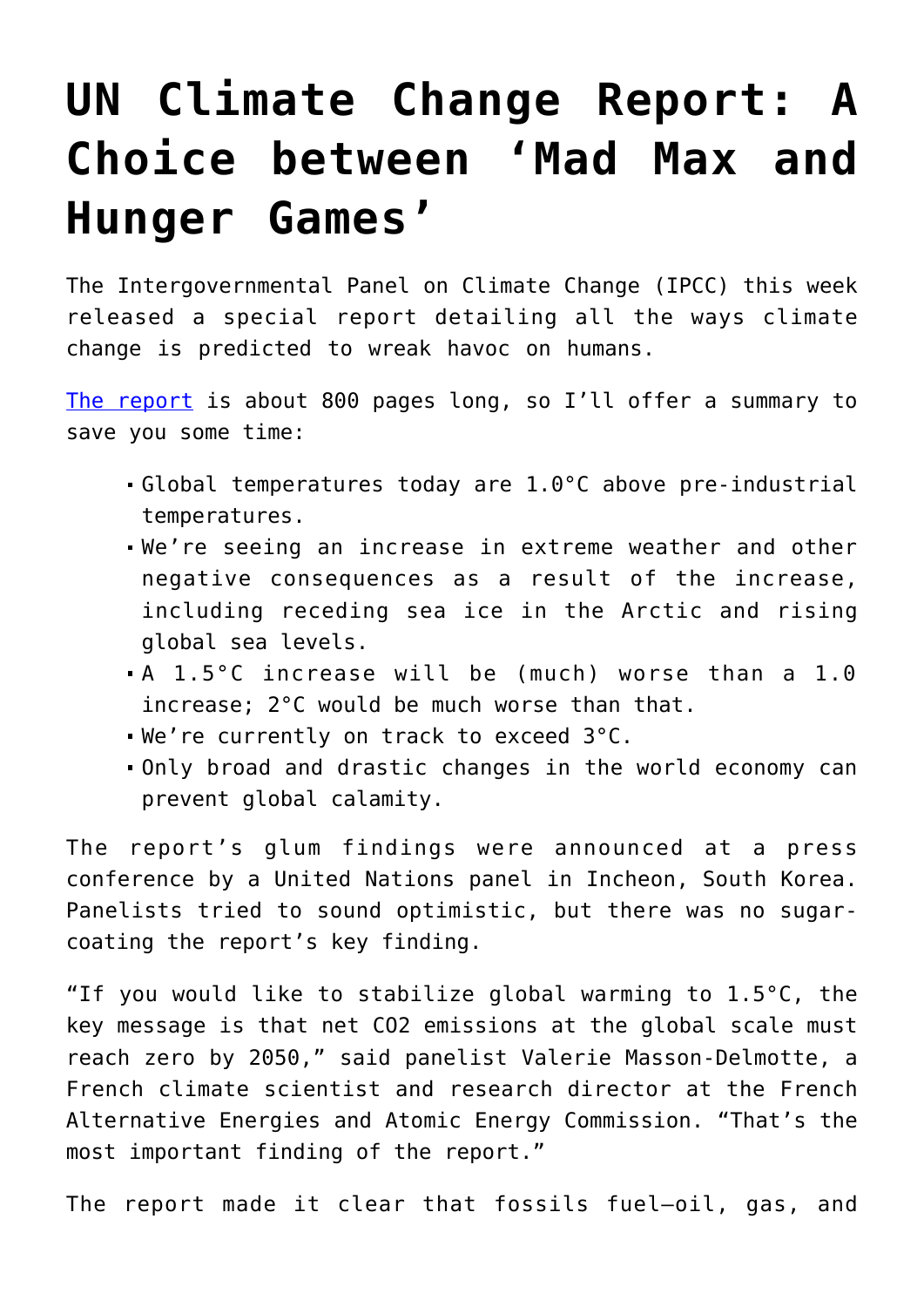coal—which the world heavily depends on, must be phased out to achieve this goal: especially coal.

"Coal will have to be reduced very, very substantially by the middle of the century," said Jim Skea, a Scottish academic and IPCC panelist. "Coal has the highest carbon content of all the fossil fuels."

Barring these substantial reductions, we're told, millions will die. Literally.

One hates to describe the UN's latest effort as a "scare report," but consider the reactions it precipitated. One *New York Times* climate reporter [put it](https://twitter.com/KendraWrites/status/1049105676029644800) this way:

*I'm listening to the UN's climate change panel and they're basically saying, it would take a herculean effort to stop us from hitting 1.5C. Based on their description the difference between 1.5C and 2C is basically the difference between the Hunger Games and Mad Max.*

A college professor who worked on the report said it brought her to tears.

"I am overwhelmed by the challenge we face," University of Arizona Professor Diana Liver [told](https://grist.org/article/scientists-calmly-explain-that-civilization-is-at-stake-if-we-dont-act-now/) *Grist*. "I had a good cry on the plane home from exhaustion and thinking about implications of the report."

I cite these example not to mock people who appear genuinely concerned about climate change, but to demonstrate a point: these findings are *supposed* to scare us.

## **The Use of Fear**

Fear, of course, is perhaps the greatest motivator in the world. And in this case, fear is entirely rational if one accepts the premise that the world will face a climate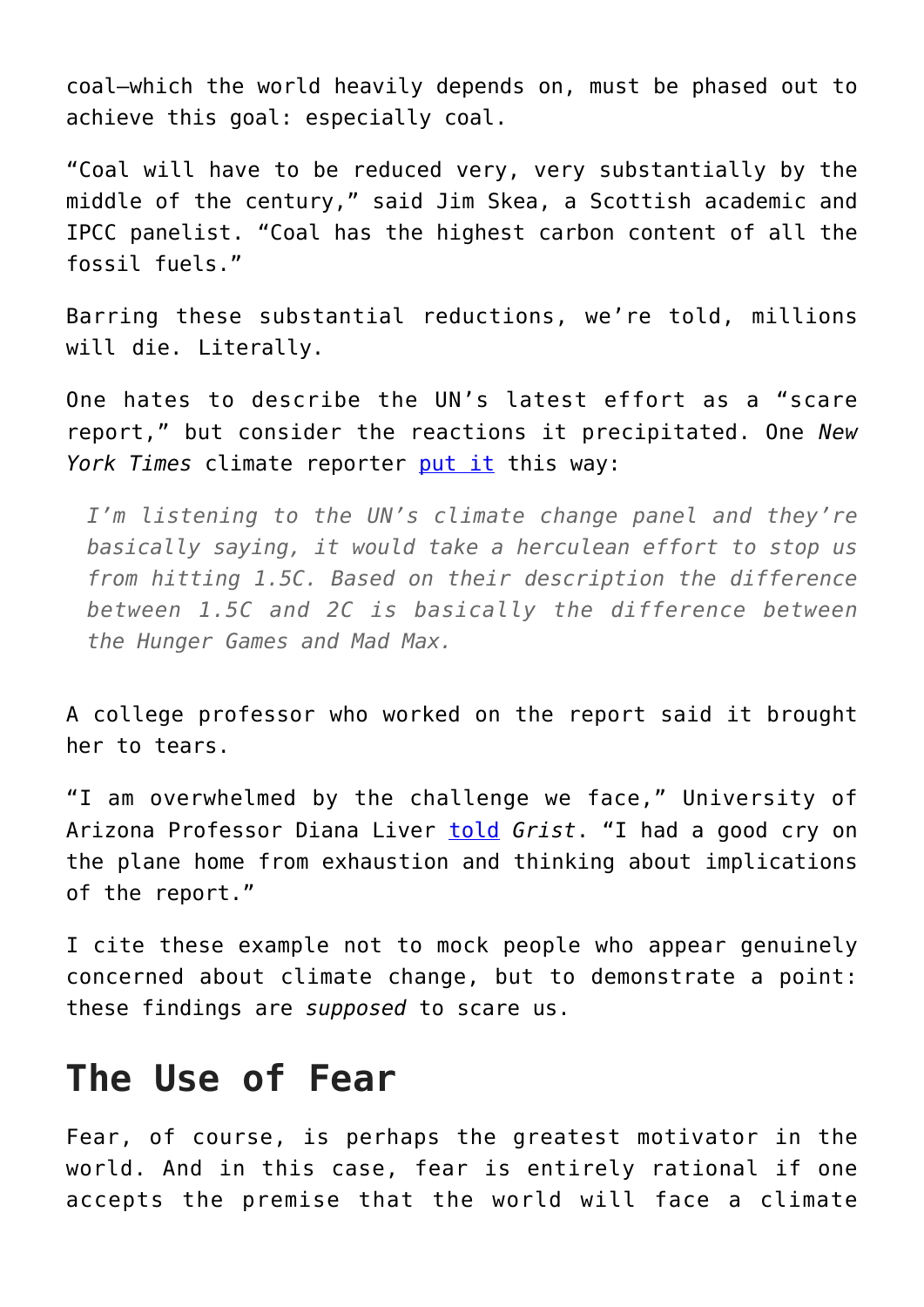apocalypse if net CO2 emissions are not brought to zero. Because that's almost certainly not going to happen.

Fortunately, scientists generally and environmentalists specifically have [a rather poor track record](http://www.aei.org/publication/18-spectacularly-wrong-predictions-made-around-the-time-of-first-earth-day-in-1970-expect-more-this-year/) when it comes to dire predictions. Yet government's ability to use perceived threats to expand power [is more impressive](https://www.heritage.org/environment/commentary/epa-poised-undo-obamas-federal-power-grab) (and more dangerous).

And unsurprisingly, some are already citing the report's conclusions as evidence that the governments of the world must drastically ramp up regulation of the free market to save us.

"The world's top scientists just gave rigorous backing to systematically dismantle capitalism as a key requirement to maintaining civilization and a habitable planet," tweeted meteorologist Eric Holthaus, who covered the press conference for *Grist*.

To some extent, this statement is hyperbole on the part of Holthaus, [a passionate advocate](http://www.slate.com/blogs/future_tense/2013/10/03/sniveling_beta_male_fox_news_greg_gutfeld_slams_eric_holthaus_for_giving.html) in the fight against climate change. No "rigorous" case for dismantling capitalism was made during panel discussions, to my knowledge. (I watched all 90 minutes of the less-than-riveting conference, although I confess I may have nodded off near the end.)

Either way, Holthaus is not wrong that panelists made it clear that state action was the primary, if not sole, mechanism to address the looming catastrophe. With the possible exception of South Korean economist Hoesung Lee, the current IPCC chair, there was little focus on how human innovation and technology might be utilized in the effort.

## **The Means, Not the End**

This has long been my problem with the science of climate change: it has always felt a bit like a means to an end. A burning problem so vast, requiring such sweeping collective